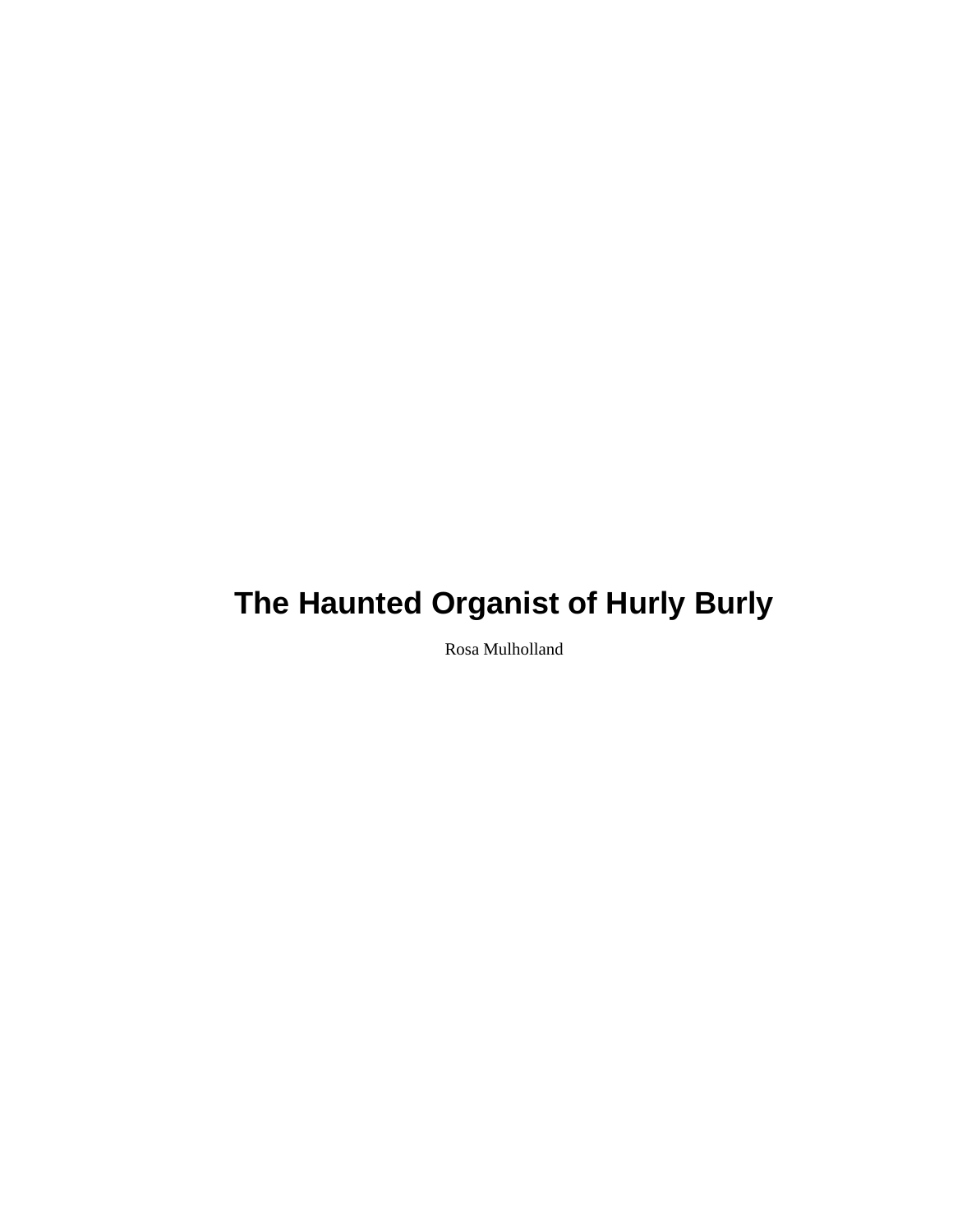### **Table of Contents**

| Rosa Mulholland |  |
|-----------------|--|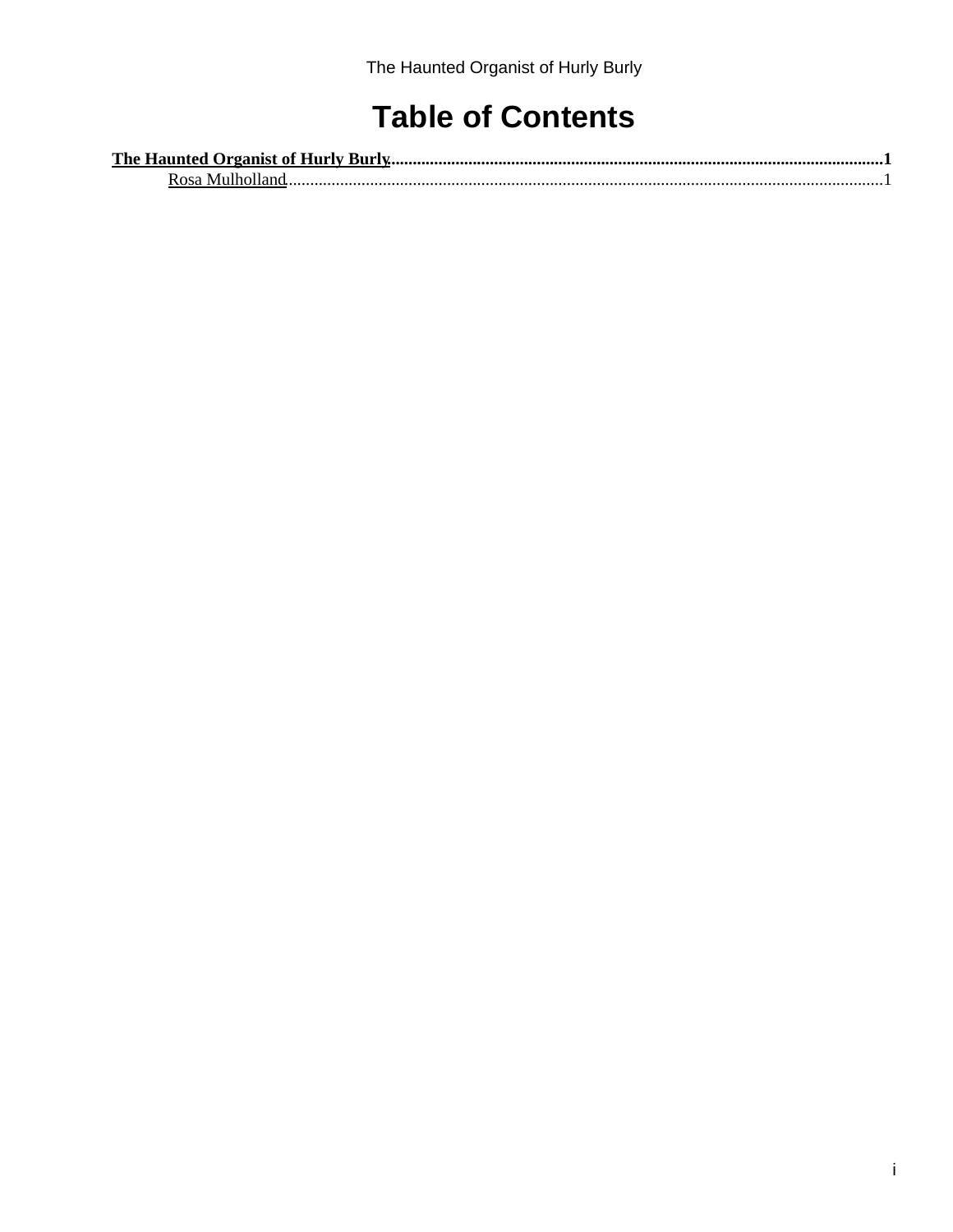### **Rosa Mulholland**

<span id="page-2-1"></span><span id="page-2-0"></span>This page copyright © 2002 Blackmask Online.

http://www.blackmask.com

There had been a thunderstorm in the village of Hurly Burly. Every door was shut, every dog in his kennel, every rut and gutter a flowing river after the deluge of rain that had fallen. Up at the great house, a mile from the town, the rooks were calling to one another about the fright they had been in, the fawns in the deer−park were venturing their timid heads from behind the trunks of trees, and the old woman at the gate−lodge had risen from her knees, and was putting back her prayer−book on the shelf In the garden, July roses, unwieldy with their full−blown richness, and saturated with rain, hung their heads heavily to the earth; others, already fallen, lay flat upon their blooming faces on the path, where Bess, Mistress Hurly's maid, would find them, when going on her morning quest of rose−leaves for her lady's pot−pourri. Ranks of white lilies, just brought to perfection by today's sun, lay dabbled in the mire of flooded mould. Tears ran down the amber cheeks of the plums on the south wall, and not a bee had ventured out of the hives, though the scent of the air was sweet enough to tempt the laziest drone. The sky was still lurid behind the boles of the upland oaks, but the birds had begun to dive in and out of the ivy that wrapped up the home of the Hurlys of Hurly Burly.

This thunderstorm took place more than half a century ago, and we must remember that Mistress Hurly was dressed in the fashion of that time as she crept out from behind the squire's chair, now that the lightning was over, and, with many nervous glances towards the window, sat down before her husband, the tea−urn, and the muffins. We can picture her fine lace cap, with its peachy ribbons, the frill on the hem of her cambric gown just touching her ankles, the embroidered clocks on her stockings, the rosettes on her shoes, but not so easily the lilac shade of her mild eyes, the satin skin, which still kept its delicate bloom, though wrinkled with advancing age, and the pale, sweet, puckered mouth, that time and sorrow had made angelic while trying vainly to deface its beauty.

The squire was as rugged as his wife was gentle, his skin as brown as hers was white, his grey hair as bristling as hers was glossed; the years had ploughed his face into ruts and channels; a bluff, choleric, noisy man he had been; but of late a dimness had come on his eyes, a hush on his loud voice, and a check on the spring of his hale step. He looked at his wife often, and very often she looked at him. She was not a tall woman, and he was only a head higher. They were a quaintly well−matched couple, despite their differences. She turned to you with nervous sharpness and revealed her tender voice and eye; he spoke and glanced roughly, but the turn of his head was courteous. Of late they fitted one another better than they had ever done in the heyday of their youthful love. A common sorrow had developed a singular likeness between them. In former years the cry from the wife had been, 'Don't curb my son too much!' and from the husband, 'You ruin the lad with softness.' But now the idol that had stood between them was removed, and they saw each other better.

The room in which they sat was a pleasant old−fashioned drawing−room, with a general spider−legged character about the fittings; spinnet and guitar in their places, with a great deal of copied music beside them; carpet, tawny wreaths on the pale blue; blue flutings on the walls, and faint gilding on the furniture. A huge urn, crammed with roses, in the open bay−window, through which came delicious airs from the garden, the twittering of birds settling to sleep in the ivy close by, and occasionally the pattering of a flight of rain−drops, swept to the ground as a bough.bent in the breeze. The urn on the table was ancient silver, and the china rare. There was nothing in the room for luxurious ease of the body, but everything of delicate refinement for the eye.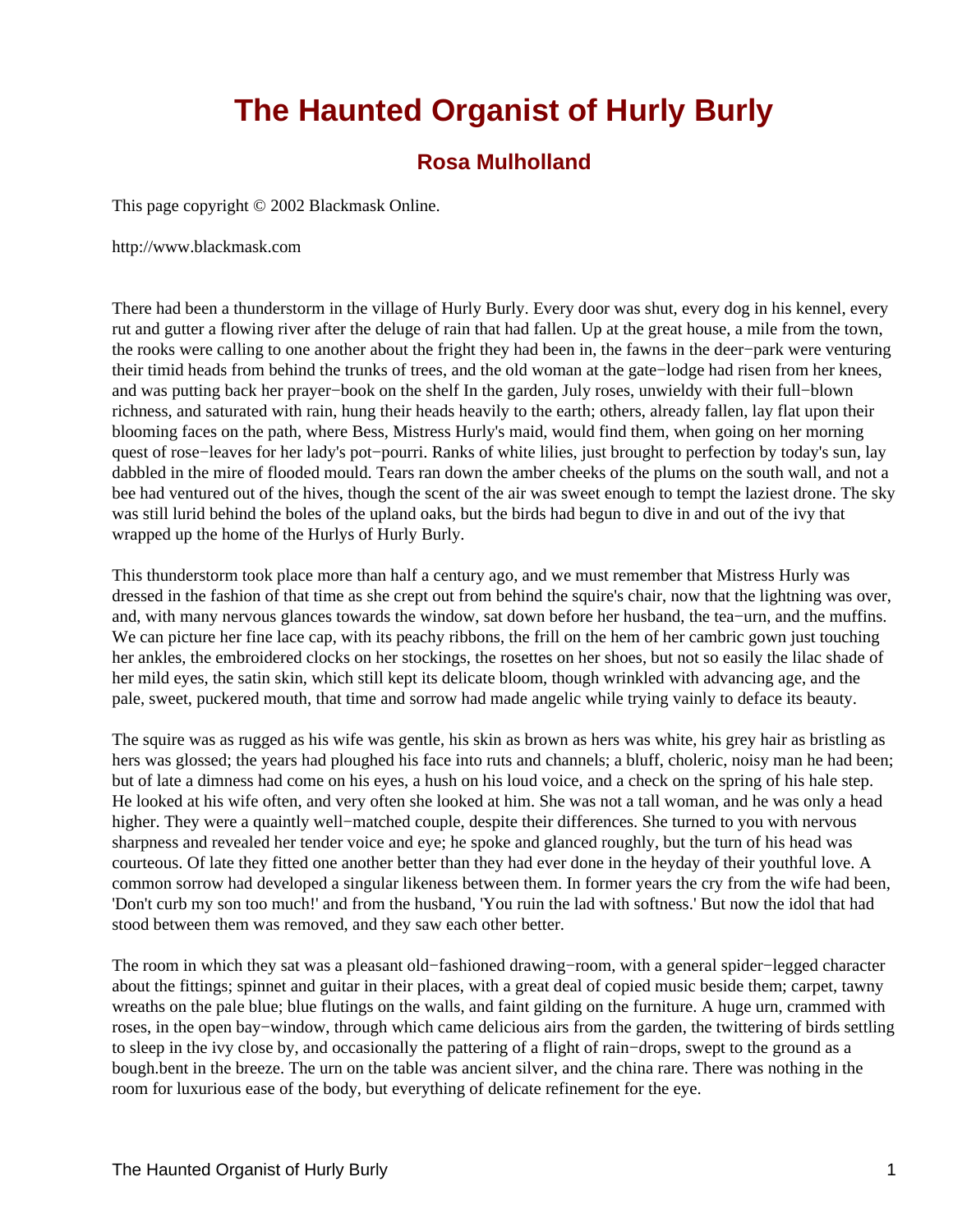There was a great hush all over Hurly Burly, except in the neighbourhood of the rooks. Every living thing had suffered from heat for the past month, and now, in common with all Nature, was receiving the boon of refreshed air in silent peace. The mistress and master of Hurly Burly shared the general spirit that was abroad, and were not talkative over their tea.

'Do you know,' said Mistress Hurly, at last, 'when I heard the first of the thunder beginning I thought it wasit was'

The lady broke down, her lips trembling, and the peachy ribbons of her cap stirring with great agitation.

'Pshaw!' cried the old squire, making his cup suddenly ring upon the saucer, 'we ought to have forgotten that. Nothing has been heard for three months.'

At this moment a rolling sound struck upon the ears of both. The lady rose from her seat trembling, and folded her hands together, while the tea−urn flooded the tray.

'Nonsense, my love,' said the squire; 'that is the noise of wheels. Who can be arriving?'

'Who, indeed?' murmured the lady, reseating herself in agitation.

Presently pretty Bess of the rose−leaves appeared at the door in a flutter of blue ribbons.

'Please, madam, a lady has arrived, and says she is expected. She asked for her apartment, and I put her into the room that was got ready for Miss Calderwood. And she sends her respects to you, madam, and she'll be down with you presently.'

The squire looked at his wife, and his wife looked at the squire.

'It is some mistake,' murmured madam. 'Some visitor for Calderwood or the Grange. It is very singular.'

Hardly had she spoken when the door again opened, and the stranger appeareda small creature, whether girl or woman it would be hard to saydressed in a scanty black silk dress, her narrow shoulders covered with a white muslin pelerine. Her hair was swept up to the crown of her head, all but a little fringe hanging over her low forehead within an inch of her brows. Her face was brown and thin, eyes black and long, with blacker settings, mouth large, sweet, and melancholy. She was all head, mouth, and eyes; her nose and chin were nothing.

This visitor crossed the floor hastily, dropped a courtesy in the middle of the room, and approached the table, saying abruptly, with a soft Italian accent:

'Sir and madam, I am here. I am come to play your organ.'

'The organ!' gasped Mistress Hurly.

'The organ!' stammered the squire.

'Yes, the organ,' said the little stranger lady, playing on the back of a chair with her fingers, as if she felt notes under them. 'It was but last week that the handsome signor, your son, came to my little house, where I have lived teaching music since my English father and my Italian mother and brothers and sisters died and left me so lonely.'

Here the fingers left off drumming, and two great tears were brushed off, one from each eye with each hand, child's fashion. But the next moment the fingers were at work again, as if only whilst they were moving the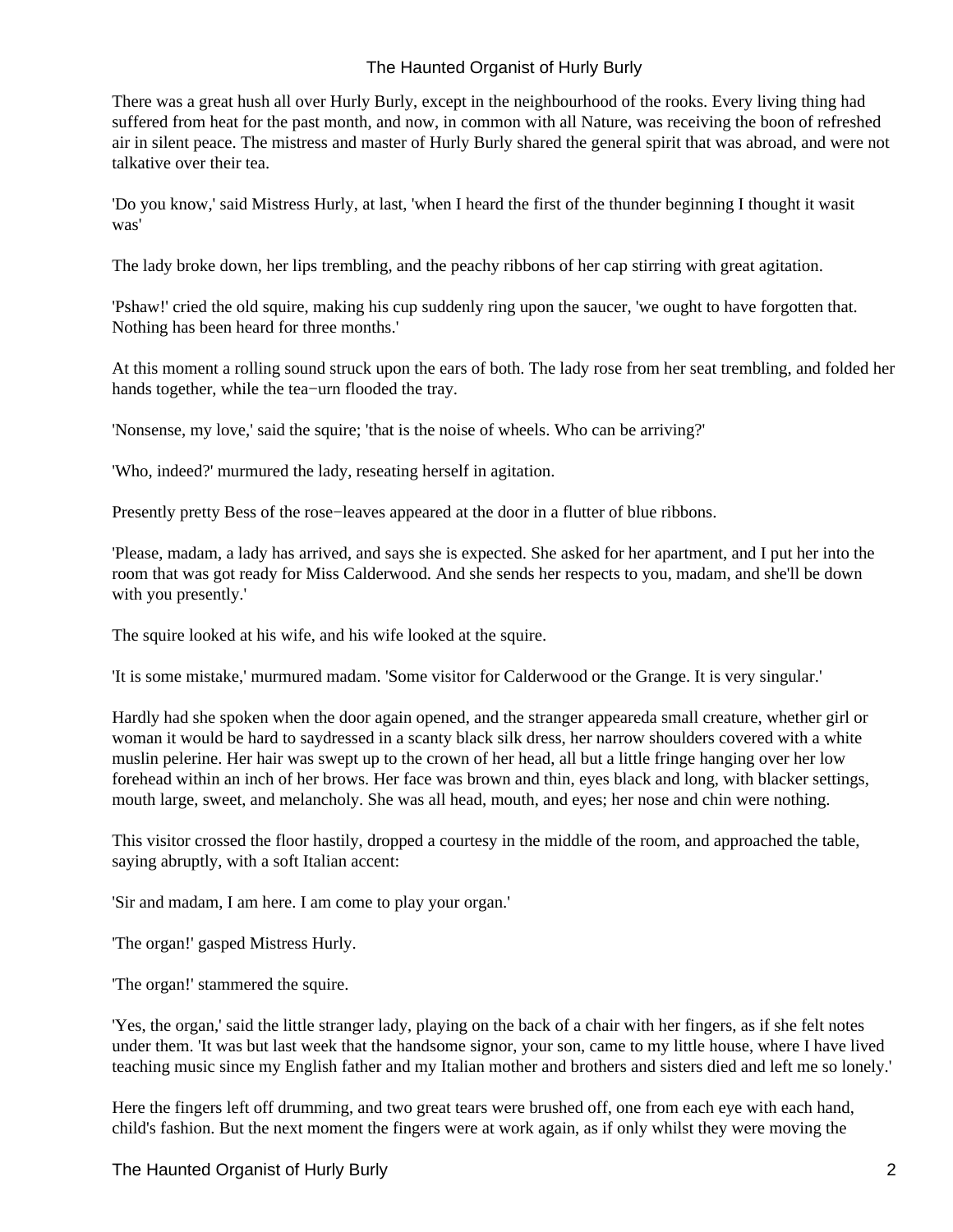tongue could speak.

'The noble signor, your son,' said the little woman, looking trustfully from one to the other of the old couple, while a bright blush shone through her brown skin, 'he often came to see me before that, always in the evening, when the sun was warm and yellow all through my little studio, and the music was swelling my heart, and I could play out grand with all my soul; then he used to come and say, "Hurry, little Lisa, and play better, better still. I have work for you to do.by−and−by." Sometimes he said, "Brava!" and sometimes he said "Eccellentissima!" but one night last week he came to me and said, "It is enough. Will you swear to do my bidding, whatever it may be?" Here the black eyes fell. And I said, "Yes". And he said, "Now you are my betrothed". And I said, "Yes". And he said, "Pack up your music, little Lisa, and go off to England to my English father and mother, who have an organ in their house which must be played upon. If they refuse to let you play, tell them I sent you, and they will give you leave. You must play all day, and you must get up in the night and play. You must never tire. You are my betrothed, and you have sworn to do my work." I said, "Shall I see you there, signor?" And he said, "Yes, you shall see me there." I said, "I will keep my vow, Signor." And so, sir and madam, I am come.'

The soft foreign voice left off talking, the fingers left off thrumming on the chair, and the little stranger gazcd in dismay at her auditors, both pale with agitation.

'You are deceived. You make a mistake,' said they in one breath.

'Our son' began Mistress Hurly, but her mouth twitched, her voice broke, and she looked piteously towards her husband.

'Our son,' said the squire, making an effort to conquer the quavering in his voice, 'our son is long dead.'

'Nay, nay,' said the little foreigner. 'If you have thought him dead have good cheer, dear sir and madam. He is alive; he is well, and strong, and handsome. But one, two, three, four, five' (on the fingers) 'days ago he stood by my side.'

'It is some strange mistake, some wonderful coincidence!' said the mistress and master of Hurly Burly.

'Let us take her to the gallery,' murmured the mother of this son who was thus dead and alive.

'There is yet light to see the pictures. She will not know his portrait.'

The bewildered wife and husband led their strange visitor away to a long gloomy room at the west side of the house, where the faint gleams from the darkening sky still lingered on the portraits of the Hurly family.

'Doubtless he is like this,' said the squire, pointing to a fair−haired young man with a mild face, a brother of his own who had been lost at sea.

But Lisa shook her head, and went softly on tiptoe from one picture to another, peering into the canvas, and still turning away troubled. But at last a shriek of delight startled the shadowy chamber.

'Ah, here he is! See, here he is, the noble signor, the beautiful signor, not half so handsome as he looked five days ago, when talking to poor little Lisa! Dear sir and madam, you are now content. Now take me to the organ, that I may commence to do his bidding at once.'

The mistress of Hurly Burly clung fast by her husband's arm. 'How old are you, girl?' she said faintly.

'Eighteen,' said the visitor impatiently, moving towards the door.

The Haunted Organist of Hurly Burly 3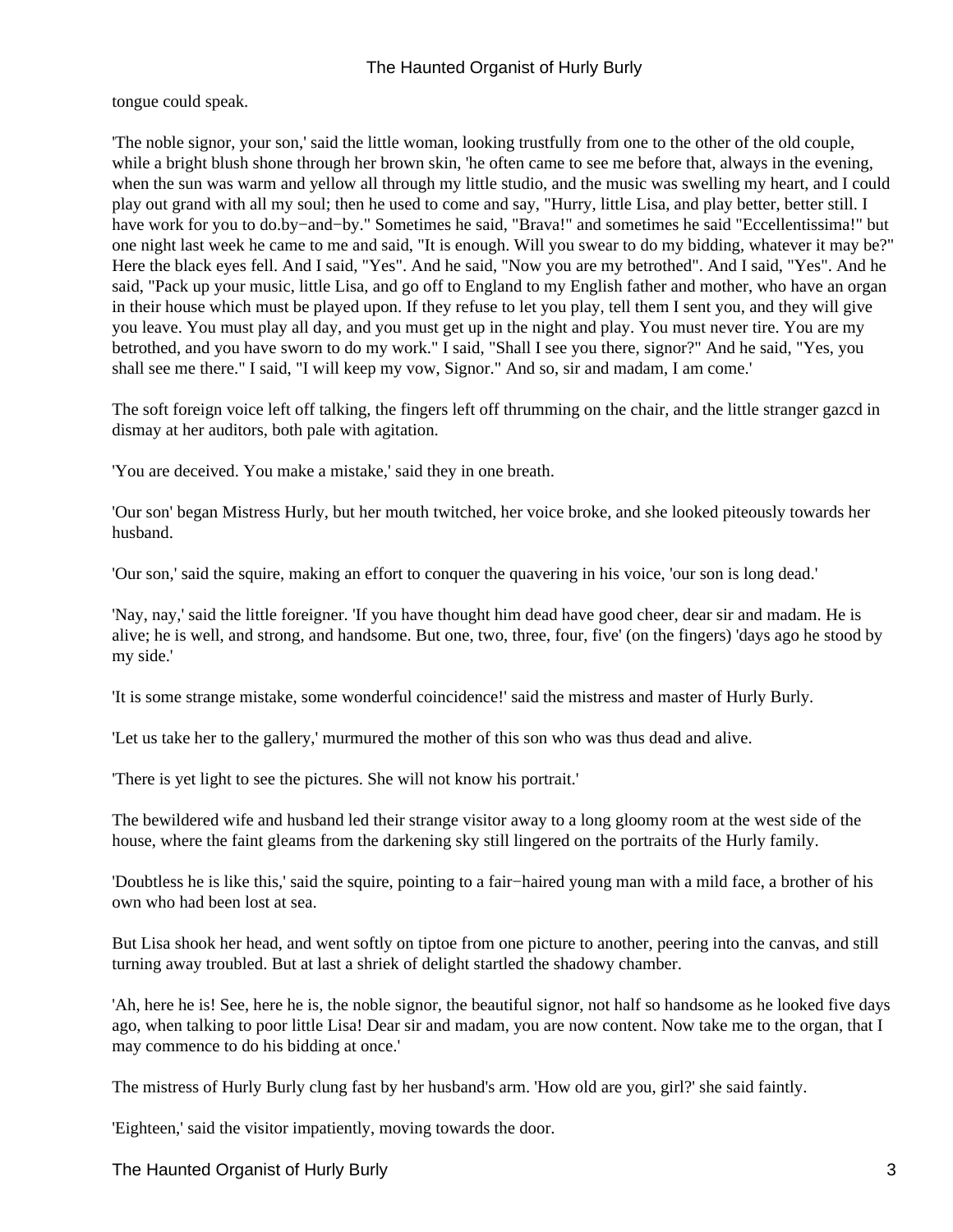'And my son has been dead for twenty years!' said his mother, and swooned on her husband's breast.

'Order the carriage at once,' said Mistress Hurly, recovering from her swoon; 'I will take her to Margaret Calderwood. Margaret will tell her the story. Margaret will bring her to reason. No, not tomorrow; I cannot bear tomorrow, it is so far away. We must go tonight.'

The little signora thought the old lady mad, but she put on her cloak again obediently, and took her seat beside Mistress Hurly in the Hurly family coach. The moon that looked in at them.through the pane as they lumbered along was not whiter than the aged face of the squire's wife, whose dim faded eyes were fixed upon it in doubt and awe too great for tears or words. Lisa, too, from her corner gloated upon the moon, her black eyes shining with passionate dreams.

A carriage rolled away from the Calderwood door as the Hurly coach drew up at the steps.

Margaret Calderwood had just returned from a dinner−party, and at the open door a splendid figure was standing, a tall woman dressed in brown velvet, the diamonds on her bosom glistening in the moonlight that revealed her, pouring, as it did, over the house from eaves to basement. Mistress Hurly fell into her outstretched arms with a groan, and the strong woman carried her aged friend, like a baby, into the house. Little Lisa was overlooked, and sat down contentedly on the threshold to gloat awhile longer on the moon, and to thrum imaginary sonatas on the doorstep.

There were tears and sobs in the dusk, moonlit room into which Margaret Calderwood carried her friend. There was a long consultation, and then Margaret, having hushed away the grieving woman into some quiet corner, came forth to look for the little dark−faced stranger, who had arrived, so unwelcome, from beyond the seas, with such wild communication from the dead.

Up the grand staircase of handsome Calderwood the little woman followed the tall one into a large chamber where a lamp burned, showing Lisa, if she cared to see it, that this mansion of Calderwood was fitted with much greater luxury and richness than was that of Hurly Burly. The appointments of this room announced it the sanctum of a woman who depended for the interest of her life upon resources of intellect and taste. Lisa noticed nothing but a morsel of biscuit that was lying on a plate.

'May I have it?' said she eagerly. 'It is so long since I have eaten. I am hungry,'

Margaret Calderwood gazed at her with a sorrowful, motherly look, and, parting the fringing hair on her forehead, kissed her. Lisa, staring at her in wonder, returned the caress with ardour.

Margaret's large fair shoulders, Madonna face, and yellow braided hair, excited a rapture within her. But when food was brought her, she flew to it and ate.

'It is better than I have ever eaten at home!' she said gratefully. And Margaret Calderwood murmured, 'She is physically healthy, at least.'

'And now, Lisa,' said Margaret Calderwood, 'come and tell me the whole history of the grand signor who sent you to England to play the organ.'

Then Lisa crept in behind a chair, and her eyes began to bum and her fingers to thrum, and she repeated word for word her story as she had told it at Hurly Burly.

When she had finished, Margaret Calderwood began to pace up and down the floor with a very troubled face. Lisa watched her, fascinated, and, when she bade her listen to a story which she would relate to her, folded her restless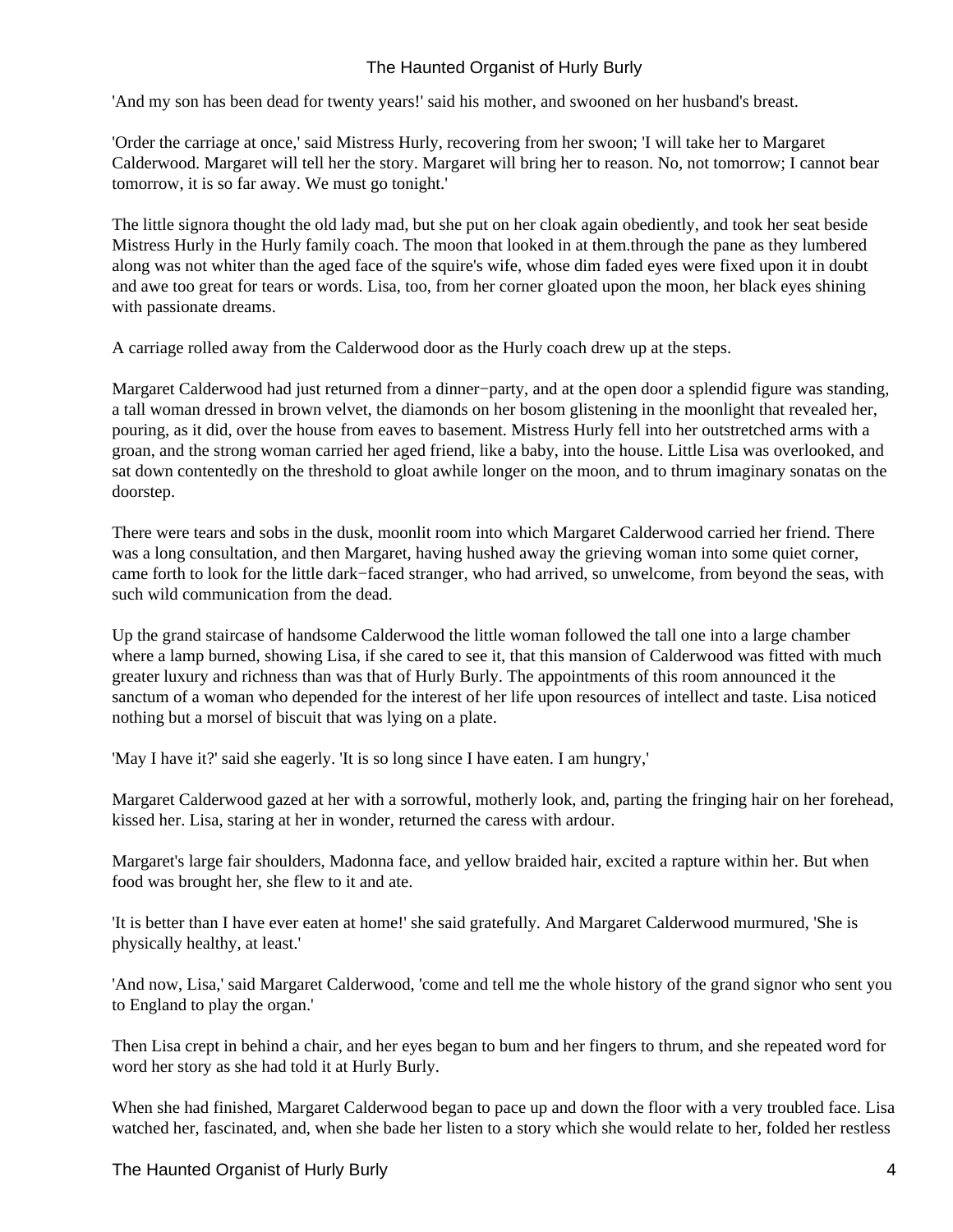hands together meekly, and listened.

'Twenty years ago, Lisa, Mr and Mrs Hurly had a son. He was handsome, like that portrait you saw in the gallery, and he had brilliant talents. He was idolized by his father and mother, and all who knew him felt obliged to love him. I was then a happy girl of twenty. I was an orphan, and Mrs Hurly, who had been my mother's friend, was like a mother to me. I, too, was petted and caressed by all my friends, and I was very wealthy; but I only valued admiration, riches every good gift that fell to my share just in proportion as they seemed of worth in the eyes of Lewis Hurly. I was his affianced wife, and I loved him well.

'All the fondness and pride that were lavished on him could not keep him from falling into evil ways, nor from becoming rapidly more and more abandoned to wickedness, till even those who loved him best despaired of seeing his reformation. I prayed him with tears, for my sake, if not for that of his grieving mother, to save himself before it was too late. But to my horror I found.that my power was gone, my words did not even move him; he loved me no more. I tried to think that this was some fit of madness that would pass, and still clung to hope. At last his own mother forbade me to see him.'

Here Margaret Calderwood paused, seemingly in bitter thought, but resumed:

'He and a party of his boon companions, named by themselves the "Devil's Club", were in the habit of practising all kinds of unholy pranks in the country. They had midnight carousings on the tomb−stones in the village graveyard; they carried away helpless old men and children, whom they tortured by making believe to bury them alive; they raised the dead and placed them sitting round the tombstones at a mock feast. On one occasion there was a very sad funeral from the village. The corpse was carried into the church, and prayers were read over the coffin, the chief mourner, the aged father of the dead man, standing weeping by. In the midst of this solemn scene the organ suddenly pealed forth a profane tune, and a number of voices shouted a drinking chorus. A groan of execration burst from the crowd, the clergyman turned pale and closed his book, and the old man, the father of the dead, climbed the altar steps, and, raising his arms above his head, uttered a terrible curse. He cursed Lewis Hurly to all eternity, he cursed the organ he played, that it might be dumb henceforth, except under the fingers that had now profaned it, which, he prayed, might be forced to labour upon it till they stiffened in death. And the curse seemed to work, for the organ stood dumb in the church from that day, except when touched by Lewis Hurly.

'For a bravado he had the organ taken down and conveyed to his father's house, where he had it put up in the chamber where it now stands. It was also for a bravado that he played on it every day. But, by−and−by, the amount of time which he spent at it daily began to increase rapidly. We wondered long at this whim, as we called it, and his poor mother thanked God that he had set his heart upon an occupation which would keep him out of harm's way. I was the first to suspect that it was not his own will that kept him hammering at the organ so many laborious hours, while his boon companions tried vainly to draw him away. He used to lock himself up in the room with the organ, but one day I hid myself among the curtains, and saw him writhing on his seat, and heard him groaning as he strove to wrench his hands from the keys, to which they flew back like a needle to a magnet. It was soon plainly to be seen that he was an involuntary slave to the organ; but whether through a madness that had grown within himself, or by some supernatural doom, having its cause in the old man's curse, we did not dare to say. By−and−by there came a time when we were wakened out of our sleep at nights by the rolling of the organ. He wrought now night and day. Food and rest were denied him. His face got haggard, his beard grew long, his eyes started from their sockets. His body became wasted, and his cramped fingers like the claws of a bird. He groaned piteously as he stooped over his cruel toil. All save his mother and I were afraid to go near him. She, poor, tender woman, tried to put wine and food between his lips, while the tortured fingers crawled over the keys; but he only gnashed his teeth at her with curses, and she retreated from him in terror, to pray. At last, one dreadful hour, we found him a ghastly corpse on the ground before the organ.

'From that hour the organ was dumb to the touch of all human fingers. Many, unwilling to believe the story, made persevering endeavours to draw sound from it, in vain. But when the darkened empty room was locked up and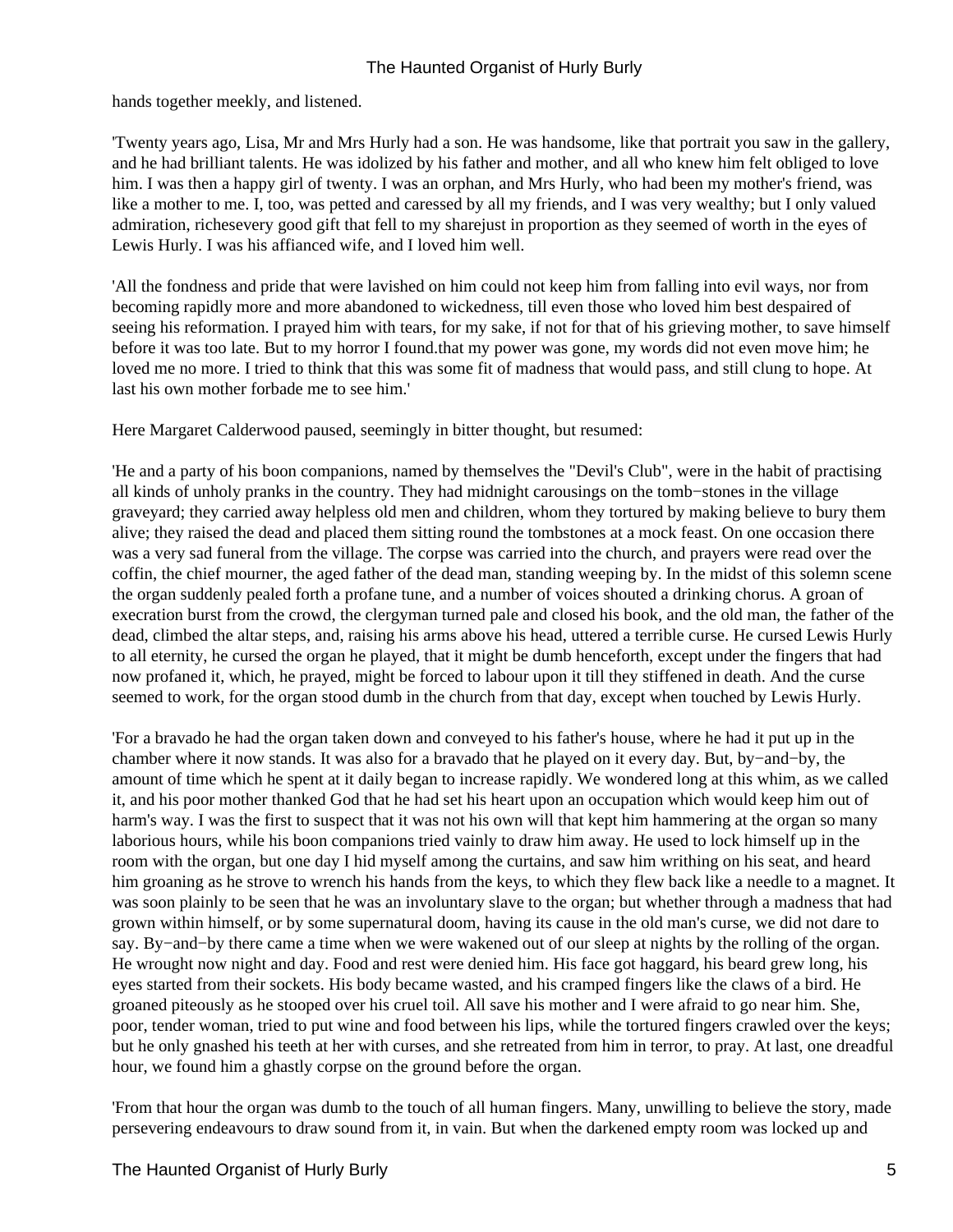left, we heard as loud as ever the well−known sounds humming and rolling through the walls. Night and day the tones of the organ boomed on as before. It seemed that the doom of the wretched man was not yet fulfilled, although his tortured body had been worn out in the terrible struggle to accomplish it. Even his own mother was afraid to go near the room then. So the time went on, and the curse of this perpetual music was not.removed from the house. Servants refused to stay about the place. Visitors shunned it. The squire and his wife left their home for years, and returned; left it, and returned again, to find their ears still tortured and their hearts wrung by the unceasing persecution of terrible sounds. At last, but a few months ago, a holy man was found, who locked himself up in the cursed chamber for many days, praying and wrestling with the demon. After he came forth and went away the sounds ceased, and the organ was heard no more. Since then there has been peace in the house. And now, Lisa, your strange appearance and your strange story convince us that you are a victim of a ruse of the Evil One. Be warned in time, and place yourself under the protection of God, that you may be saved from the fearful influences that are at work upon you. Come'

Margaret Calderwood turned to the corner where the stranger sat, as she had supposed, listening intently. Little Lisa was fast asleep, her hands spread before her as if she played an organ in her dreams.

Margaret took the soft brown face to her motherly breast, and kissed the swelling temples, too big with wonder and fancy.

'We will save you from a horrible fate!' she murmured, and carried the girl to bed.

In the morning Lisa was gone. Margaret Calderwood, coming early from her own chamber, went into the girl's room and found the bed empty.

'She is just such a wild thing,' thought Margaret, 'as would rush out at sunrise to hear the larks!' and she went forth to look for her in the meadows, behind the beech hedges and in the home park. Mistress Hurly, from the breakfast−room window, saw Margaret Calderwood, large and fair in her white morning gown, coming down the garden−path between the rose bushes, with her fresh draperies dabbled by the dew, and a look of trouble on her calm face. Her quest had been unsuccessful. The little foreigner had vanished.

A second search after breakfast proved also fruitless, and towards evening the two women drove back to Hurly Burly together. There all was panic and distress. The squire sat in his study with the doors shut, and his hands over his ears. The servants, with pale faces, were huddled together in whispering groups. The haunted organ was pealing through the house as of old.

Margaret Calderwood hastened to the fatal chamber, and there, sure enough, was Lisa, perched upon the high seat before the organ, beating the keys with her small hands, her slight figure swaying, and the evening sunshine playing about her weird head. Sweet unearthly music she wrung from the groaning heart of the organwild melodies, mounting to rapturous heights and falling to mournful depths. She wandered from Mendelssohn to Mozart, and from Mozart to Beethoven. Margaret stood fascinated awhile by the ravishing beauty of the sounds she heard, but, rousing herself quickly, put her arms round the musician and forced her away from the chamber. Lisa returned next day, however, and was not so easily coaxed from her post again.

Day after day she laboured at the organ, growing paler and thinner and more weird−looking as time went on.

'I work so hard,' she said to Mrs Hurly. 'The signor, your son, is he pleased? Ask him to come and tell me himself if he is pleased.'

Mistress Hurly got ill and took to her bed. The squire swore at the young foreign baggage, and roamed abroad. Margaret Calderwood was the only one who stood by to watch the fate of the little organist. The curse of the organ was upon Lisa; it spoke under her hand, and her hand was its slave.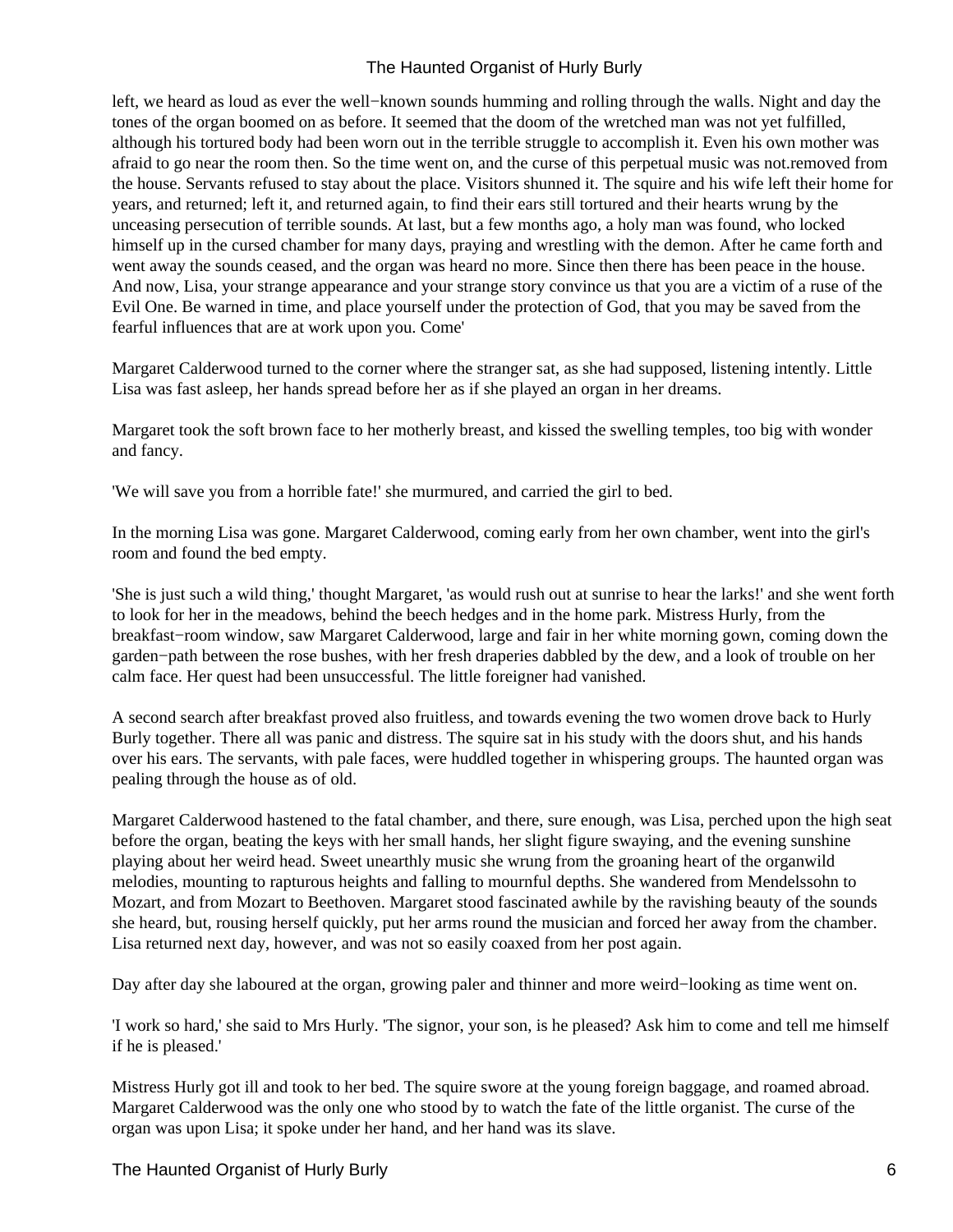At last she announced rapturously that she had had a visit from the brave signor, who had commended her industry, and urged her to work yet harder. After that she ceased to hold any.communication with the living. Time after time Margaret Calderwood wrapped her arms about the frail thing, and carried her away by force, locking the door of the fatal chamber. But locking the chamber and burying the key were of no avail. The door stood open again, and Lisa was labouring on her perch.

One night, wakened from her sleep by the well−known humming and moaning of the organ, Margaret dressed hurriedly and hastened to the unholy room. Moonlight was pouring down the staircase and passages of Hurly Burly. It shone on the marble bust of the dead Lewis Hurly, that stood in the niche above his mother's sitting−room door. The organ room was full of it when Margaret pushed open the door and enteredfull of the pale green moonlight from the window, mingled with another light, a dull lurid glare which seemed to centre round a dark shadow, like the figure of a man standing by the organ, and throwing out in fantastic relief the slight form of Lisa writhing, rather than swaying, back and forward, as if in agony. The sounds that came from the organ were broken and meaningless, as if the hands of the player lagged and stumbled on the keys. Between the intermittent chords low moaning cries broke from Lisa, and the dark figure bent towards her with menacing gestures. Trembling with the sickness of supernatural fear, yet strong of will, Margaret Calderwood crept forward within the lurid light, and was drawn into its influence. It grew and intensified upon her, it dazzled and blinded her at first; but presently, by a daring effort of will, she raised her eyes, and beheld Lisa's face convulsed with torture in the burning glare, and bending over her the figure and the features of Lewis Hurly! Smitten with horror, Margaret did not even then lose her presence of mind. She wound her strong arms around the wretched girl and dragged her from her seat and out of the influence of the lurid light, which immediately paled away and vanished. She carried her to her own bed, where Lisa lay, a wasted wreck, raving about the cruelty of the pitiless signor who would not see that she was labouring her best. Her poor cramped hands kept beating the coverlet, as though she were still at her agonizing task.

Margaret Calderwood bathed her burning temples, and placed fresh flowers upon her pillow.

She opened the blinds and windows, and let in the sweet morning air and sunshine, and then, looking up at the newly awakened sky with its fair promise of hope for the day, and down at the dewy fields, and afar off at the dark green woods with the purple mists still hovering about them, she prayed that a way might be shown her by which to put an end to this curse. She prayed for Lisa, and then, thinking that the girl rested somewhat, stole from the room. She thought that she had locked the door behind her.

She went downstairs with a pale, resolved face, and, without consulting anyone, sent to the village for a bricklayer. Afterwards she sat by Mistress Hurly's bedside, and explained to her what was to be done. Presently she went to the door of Lisa's room, and hearing no sound, thought the girl slept, and stole away. By−and−by she went downstairs, and found that the bricklayer had arrived and already begun his task of building up the organ−room door. He was a swift workman, and the chamber was soon sealed safely with stone and mortar.

Having seen this work finished, Margaret Calderwood went and listened again at Lisa's door; and still hearing no sound, she returned, and took her seat at Mrs Hurly's bedside once more. It was towards evening that she at last entered her room to assure herself of the comfort of Lisa's sleep. But the bed and room were empty. Lisa had disappeared.

Then the search began, upstairs and downstairs, in the garden, in the grounds, in the fields and meadows. No Lisa. Margaret Calderwood ordered the carriage and drove to Calderwood to see if the strange little Will−o'−the−wisp might have made her way there; then to the village, and to many other places in the neighbourhood which it was not possible she could have reached. She.made enquiries everywhere; she pondered and puzzled over the matter. In the weak, suffering state that the girl was in, how far could she have crawled?